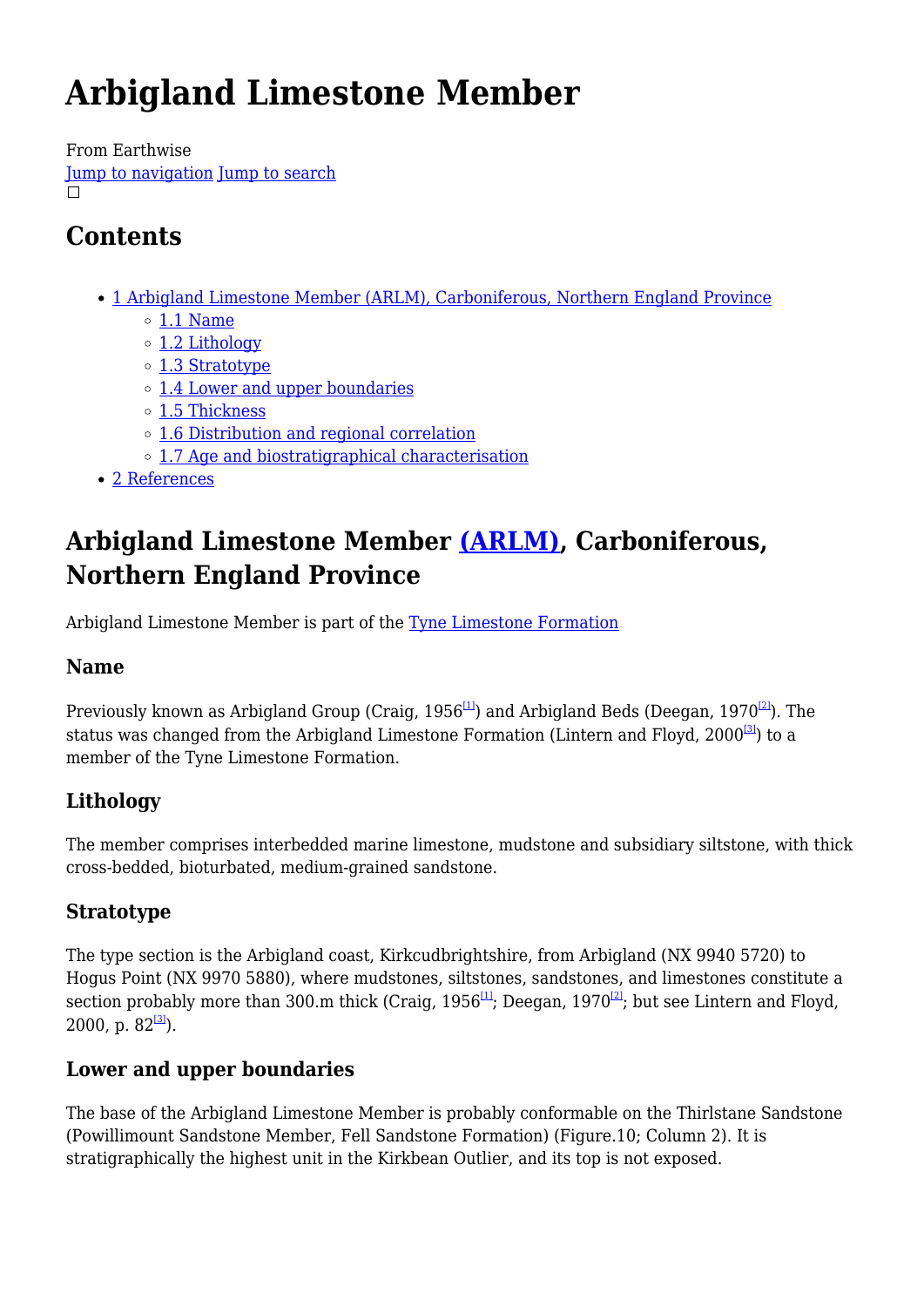### **Thickness**

More than 300 m.

### **Distribution and regional correlation**

The Kirkbean Outlier of the Kirkcudbright.—.Dalbeattie district.

### **Age and biostratigraphical characterisation**

Asbian. The limestones and mudstones have an abundant and diverse fauna of corals (including *Lithostrotion clavicatum, Siphonodendron scotica* and *Siphonophyllia benburbensis*), brachiopods (including *Actinopteria persulcata, Linoprotonia* cf. *ashfellensis*, *Productus* cf. *garwoodi, Punctospirifer scabricosta redesdalensis* and *Stenoscisma* cf. *isorhyncha*), bivalves (including *Prothyris* cf. *oblonga* and *Pteronites* cf. *angustatus*) and other molluscs, crinoids and bryozoa. *Siphonophyllia benburbensis* is unknown in strata earlier than the Asbian.

## **References**

- 1.  $\uparrow$   $\frac{1.0 \text{ } 1.1 \text{ } }$  $\frac{1.0 \text{ } 1.1 \text{ } }$  $\frac{1.0 \text{ } 1.1 \text{ } }$  $\frac{1.0 \text{ } 1.1 \text{ } }$  $\frac{1.0 \text{ } 1.1 \text{ } }$  Craig, G Y, and Nairn, A E M.1956. The Lower Carboniferous outliers of the Colvend and Rerrick shores, Kirkcudbrightshire.*Geological Magazine*, Vol. 93, 249–256
- 2.  $\uparrow$  <sup>[2.0](#page--1-0) [2.1](#page--1-0)</sup> Deegan, C E.1970. The petrology and sedimentology of the Lower Carboniferous rocks between White Port and Kirkbean, Kirkcudbrightshire. Unpublished PhD thesis, University of Wales, Aberystwyth
- 3.  $\uparrow$   $\frac{3.0 \text{ } 3.1 \text{ }}{2}$  $\frac{3.0 \text{ } 3.1 \text{ }}{2}$  $\frac{3.0 \text{ } 3.1 \text{ }}{2}$  $\frac{3.0 \text{ } 3.1 \text{ }}{2}$  $\frac{3.0 \text{ } 3.1 \text{ }}{2}$  Lintern, B C, and Floyd, J D.2000.Geology of the Kirkcudbright–Dalbeattie district.*Memoir of the British Geological Survey*, Sheets 5W and 5E, part 6W (Scotland)

#### Retrieved from

'[http://earthwise.bgs.ac.uk/index.php?title=Arbigland\\_Limestone\\_Member&oldid=52883'](http://earthwise.bgs.ac.uk/index.php?title=Arbigland_Limestone_Member&oldid=52883) [Category](http://earthwise.bgs.ac.uk/index.php/Special:Categories):

[Carboniferous lithostratigraphical nomenclature](http://earthwise.bgs.ac.uk/index.php/Category:Carboniferous_lithostratigraphical_nomenclature)

## **Navigation menu**

#### **Personal tools**

- Not logged in
- [Talk](http://earthwise.bgs.ac.uk/index.php/Special:MyTalk)
- [Contributions](http://earthwise.bgs.ac.uk/index.php/Special:MyContributions)
- [Log in](http://earthwise.bgs.ac.uk/index.php?title=Special:UserLogin&returnto=Arbigland+Limestone+Member&returntoquery=action%3Dmpdf)
- [Request account](http://earthwise.bgs.ac.uk/index.php/Special:RequestAccount)

#### **Namespaces**

- [Page](http://earthwise.bgs.ac.uk/index.php/Arbigland_Limestone_Member)
- [Discussion](http://earthwise.bgs.ac.uk/index.php?title=Talk:Arbigland_Limestone_Member&action=edit&redlink=1)

 $\Box$